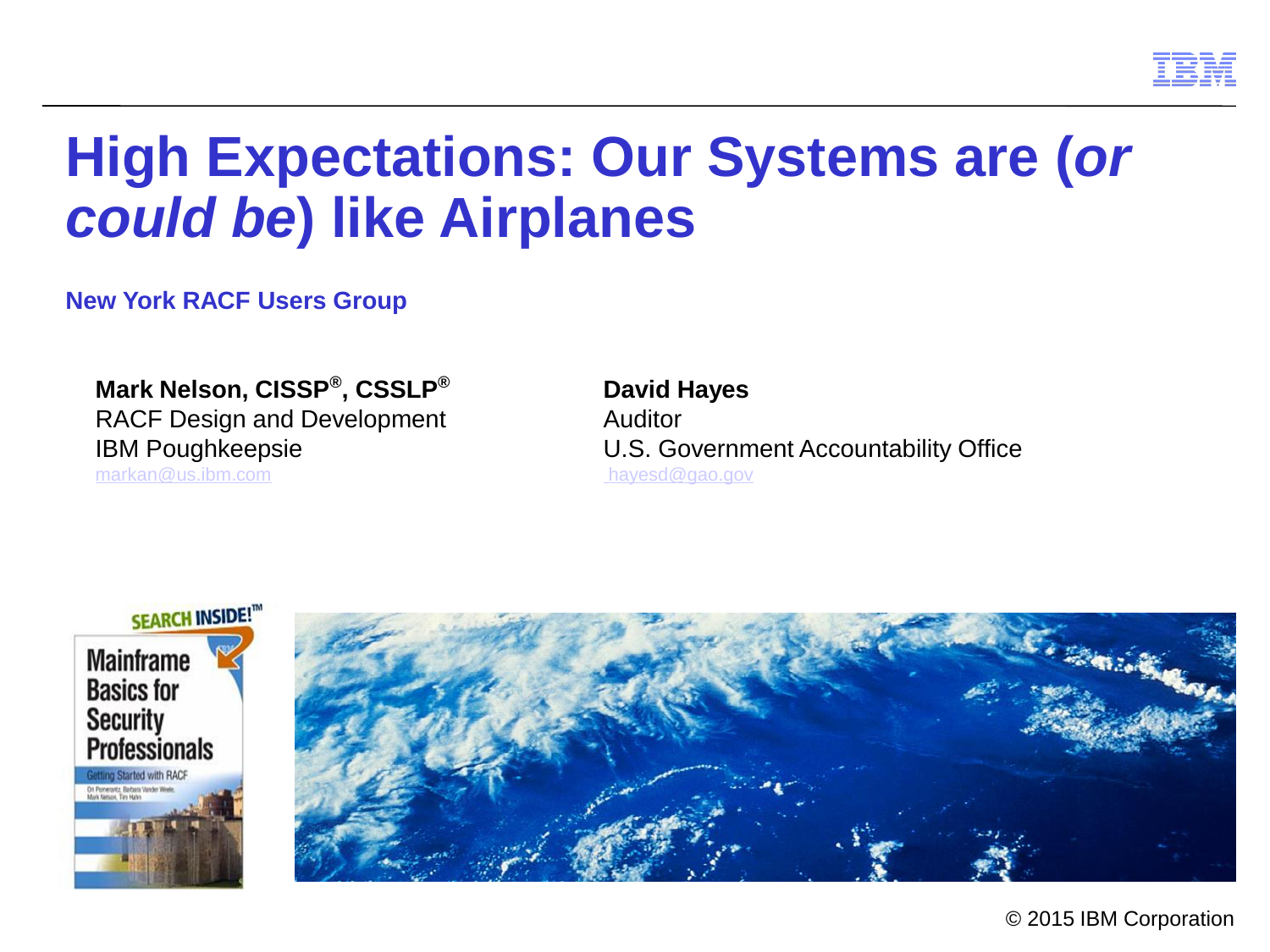

**Comparing Aviation and Information Technology – Similarities and Differences**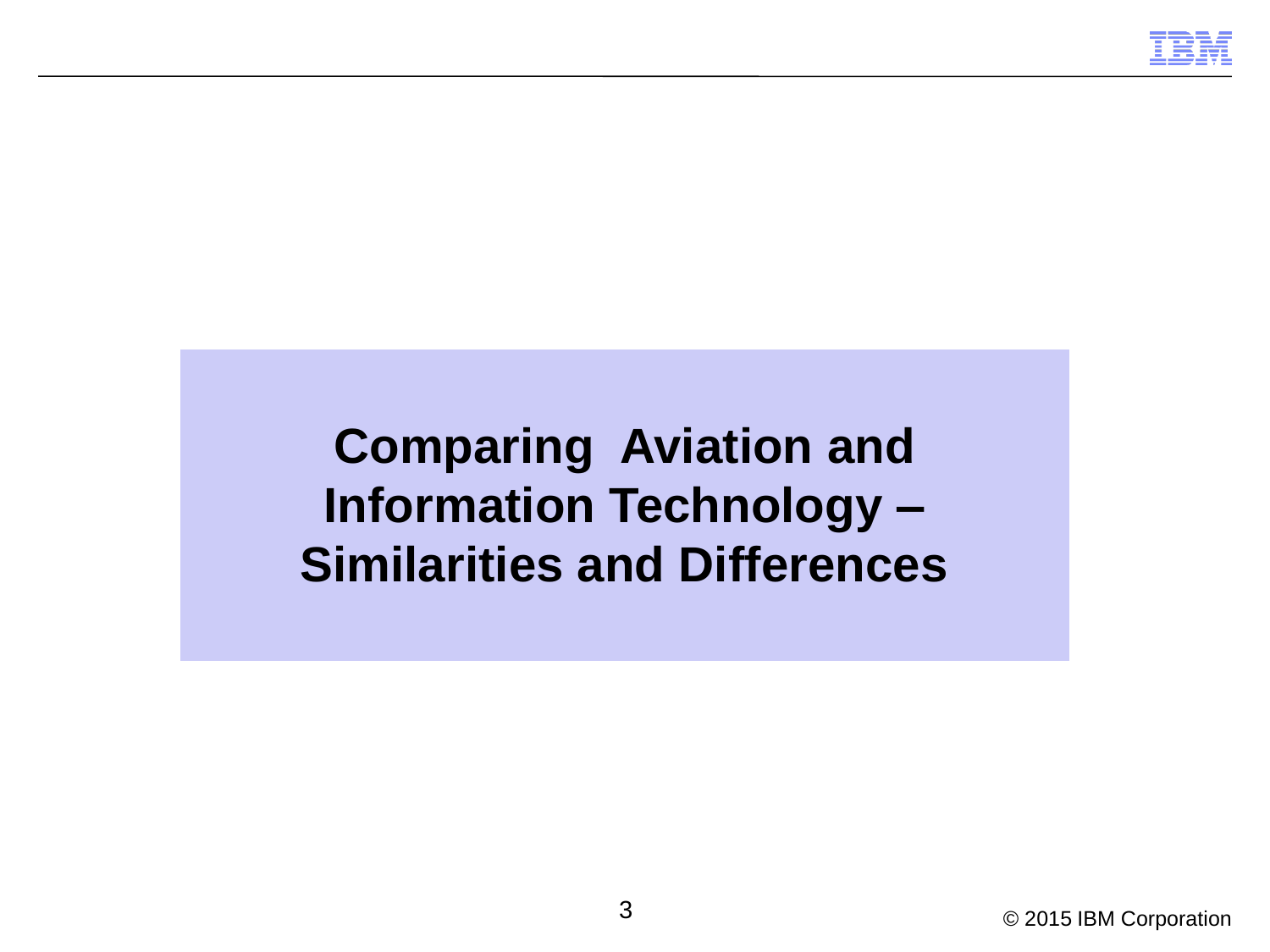

# **Comparisons of Aviation and Information Technology**

### **Roots of the modern industry**

- 1904: Wright Brothers first flight heavy-than-air powered flight
- 1884: Hollerith files his patent application titled "Art of Compiling Statistics"

### **Coming of age**

- 1939: Introduction of the DC3 (the first airliner capable of non-stop long distance flights) and the growth of airlines
- 1940s: Stored programmable systems the move away from mechanical computation of data

### **Innovation spurs expansion**

- 1960s: Boeing 707 and 747
- **1960s: System/360**

### **Both have a mix of uses**

- Aviation: Scheduled air carrier, air charter/taxi, general aviation
- **Information Technology: Transactional, communications, process control,** graphics/text processing, and publishing

### **Both are a complex combination of people, processes, and technology**

**Users/Customers of both have similar expectations of reliability**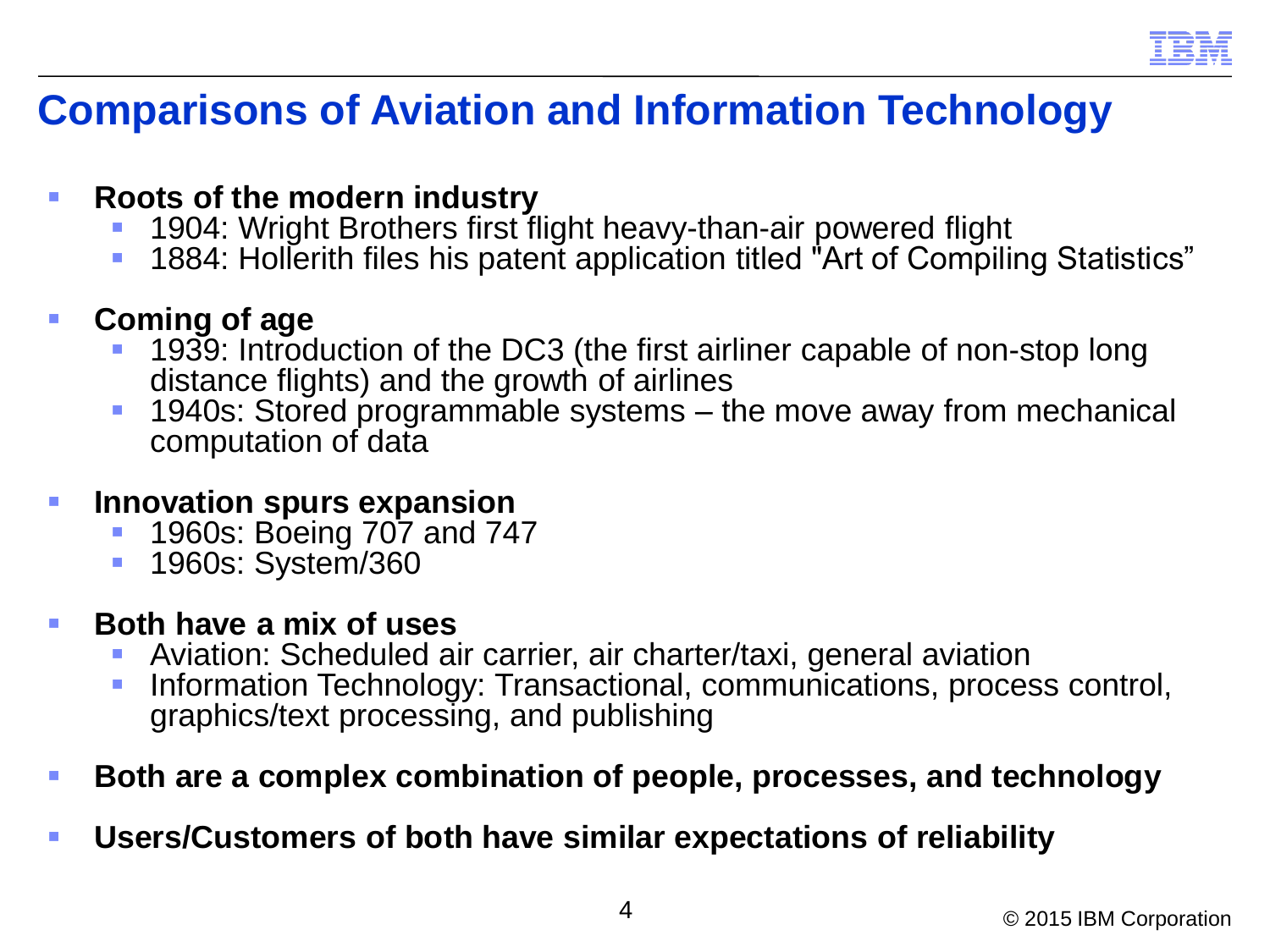

# **The Big Difference – Risk Management**

- **Aviation:** Errors and deficiencies result in death, injuries, brand impact and financial loss
	- **Risks are actively identified prior to deployment of any hardware or service** and positively managed in a risk profile
	- **All aspects of sources of risk are considered and controlled** through all phases of the life cycle of everything affecting flight operations:
		- design of hardware and software
		- **manufacture of products used for aviation**
		- qualifications and capability current and ongoing of all personnel directly involved in operations
		- absolute version and change control over all hardware and software
		- **Exercise 1** separation of duties for all critical decisions made by personnel
		- 100% accountability for all actions by operators and maintainers of equipment and critical operations
	- **Losses and incidents that could have created losses are required to be thoroughly researched** and *usually* positive measures are implemented to prevent reoccurrences
	- **Aviation product and service vendors experience immediate and often severe financial (and possibly legal) consequences** of any lapses in adherence with risk management
- **Information Technology:** Errors and deficiencies **result primarily in brand impact and financial loss**, although death and injuries are possible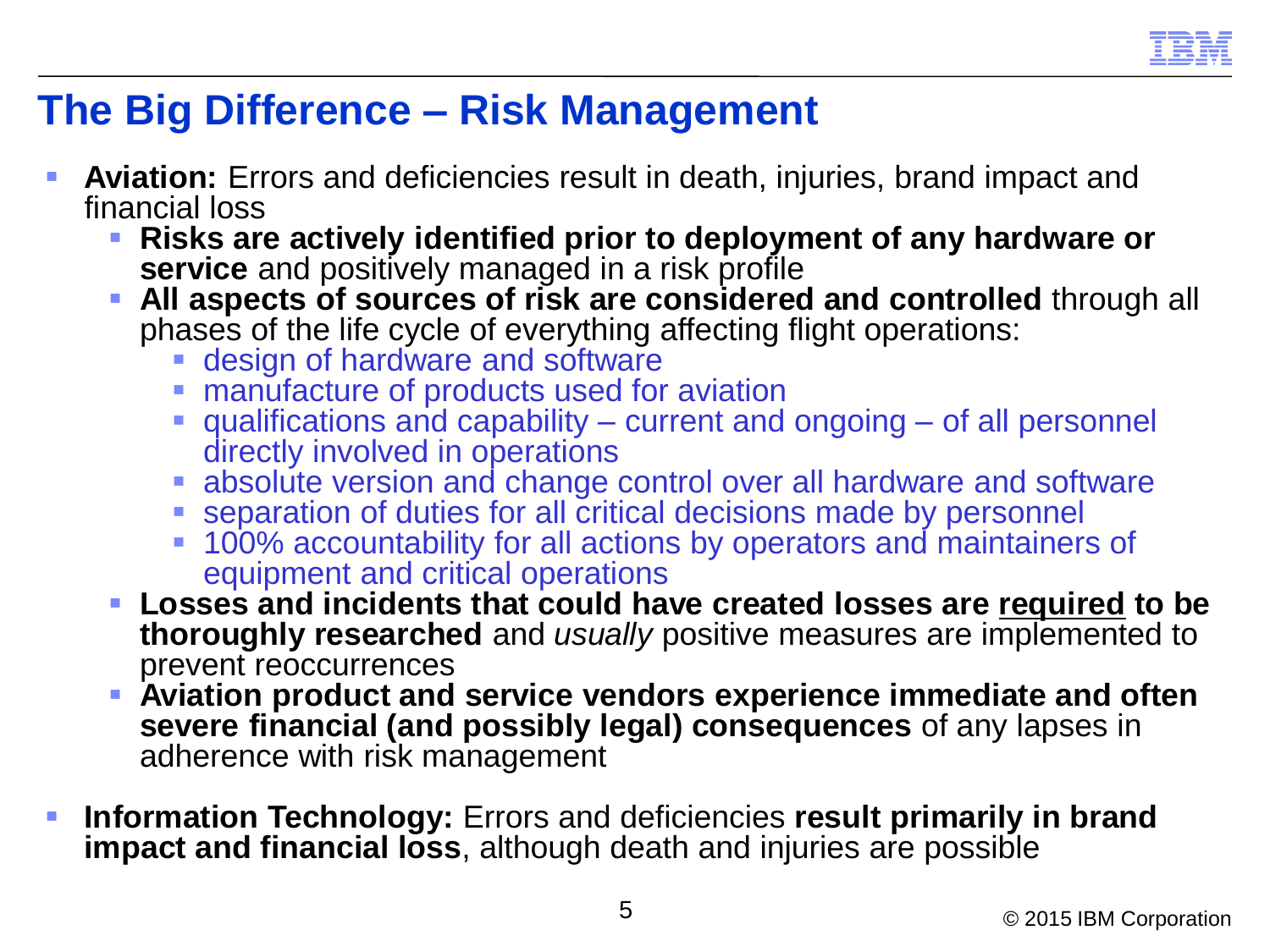

# **How is the Aviation Risk Profile Managed?**

#### **Speed of adoption of technology**

- New technologies are introduced slowly, only after substantial design and implementation reviews
- Contrast this with the information technology philosophy of "ship it now, fix it later"

#### **Regulatory environment**

- All participants (pilots, controllers, mechanics, manufacturers, instructors, medical providers, passengers) are subject to active controls
- **The activities of the industry are monitored with a mandated feedback loop for** improvements
- Contrast this with the primarily voluntary compliance with industry-defined standards and unevenly enforced government standards in information technology

#### **Training Standards**

 All participants are required to undergo periodic education and almost all must periodically demonstrate proficiency

#### **Operational Standards**

Deviations during execution that compromise safety are noted and investigated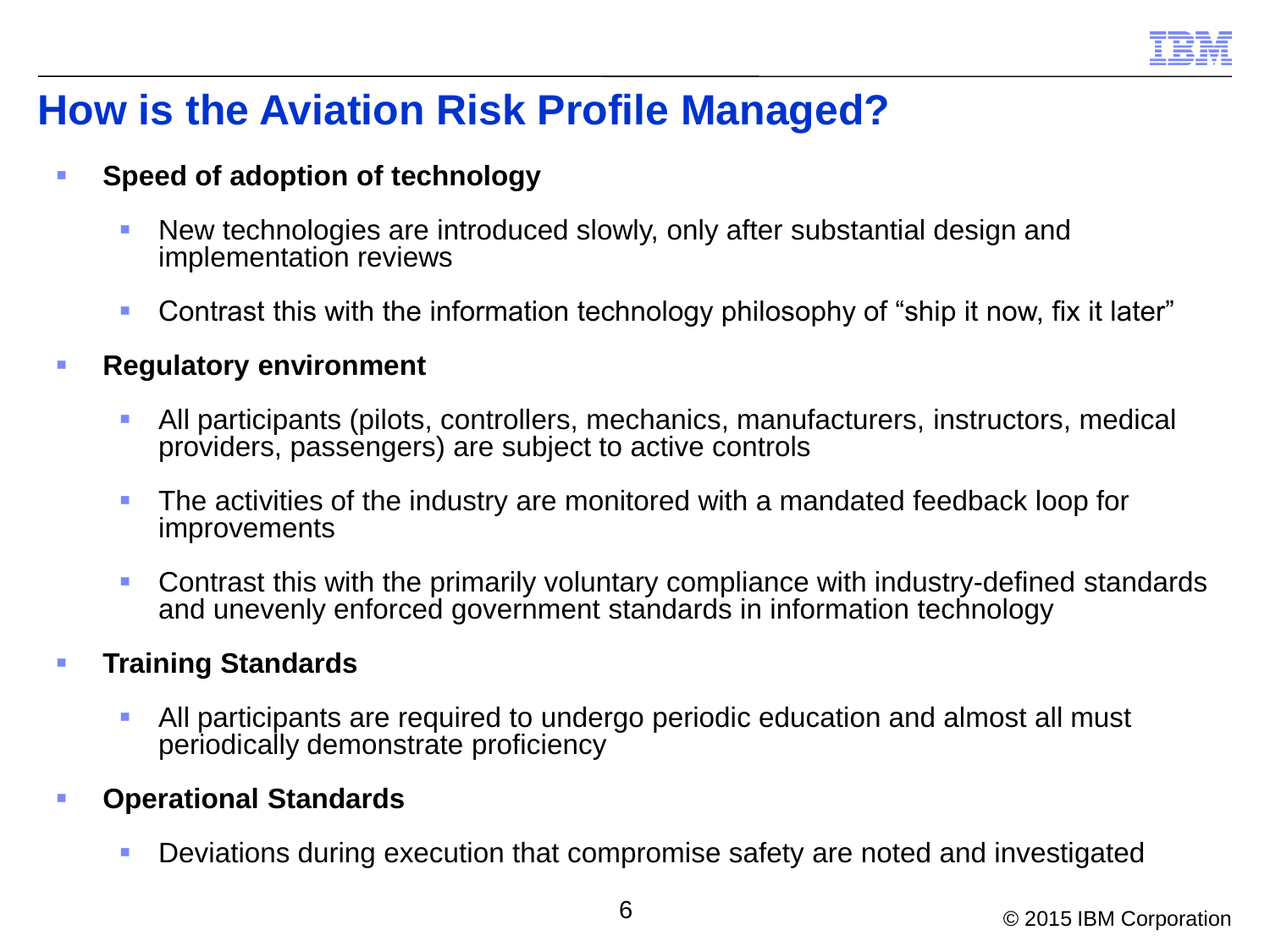

## **What Can we Learn from the Aviation Industry?**

- **Can we slow down the speed of adoption of new technology?**  *No way!*
- **Can we create a more regulated environment?** *Probably not, but the management of compliance with the regulations already in place could be improved.*
- **Can we upgrade our training?** *Yes!*

- **Can we better manage our risk acceptance?** *You bet!*
- **Can we improve our operational activities?** *Absolutely!*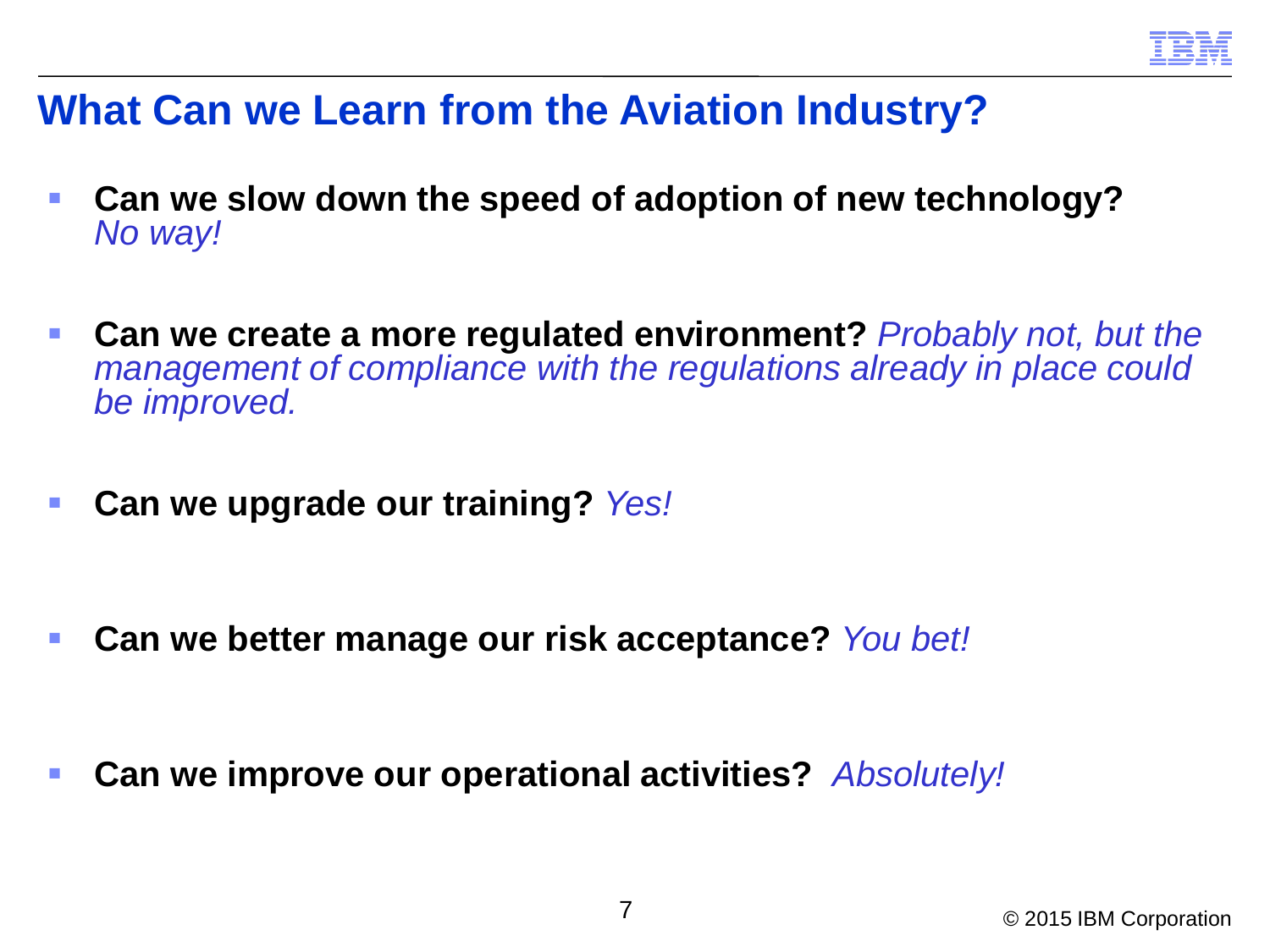

# **Risk Management**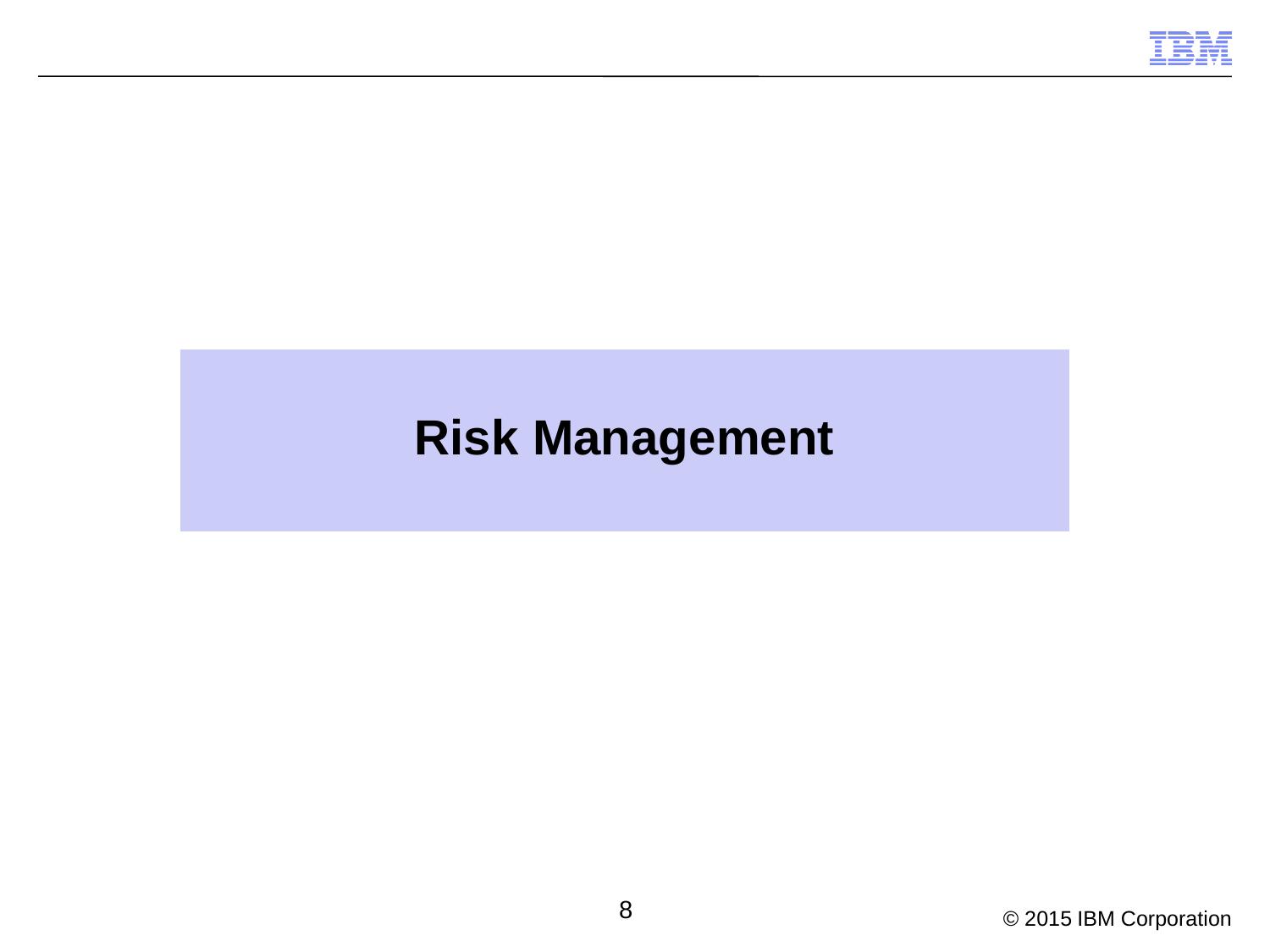

### **Managing Risk in Aviation**

- **Aviation risk is managed in accordance with the "Safety Risk Management Policy" (SRM), as documented in US Department of Transportation Federal Aviation Administration, National Policy Order 8040.4A, effective 30 April 2012**
- **Impact is categorized into five categories:**
	- **Catastrophic:** Multiple fatalities
	- **Hazardous:** Multiple serious injuries, fatal injury to a relatively small number of persons (one or two), or a hull loss without fatalities
	- **Major:** Physical distress or injuries to persons, substantial damage to aircraft
	- **Minor:** Physical discomfort to persons, slight damage to aircraft
	- **Minimal: Negligible safety Impact**
- **Likelihood is categorized into five categories:**
	- **Frequent:** Expected to occur routinely
	- **Probable:** Expected to occur often
	- **Remote:** Expected to occur infrequently
	- **Extremely Remote:** Expected to occur rarely
	- **Extremely improbable:** So unlikely that it is not expected to occur, but it is not impossible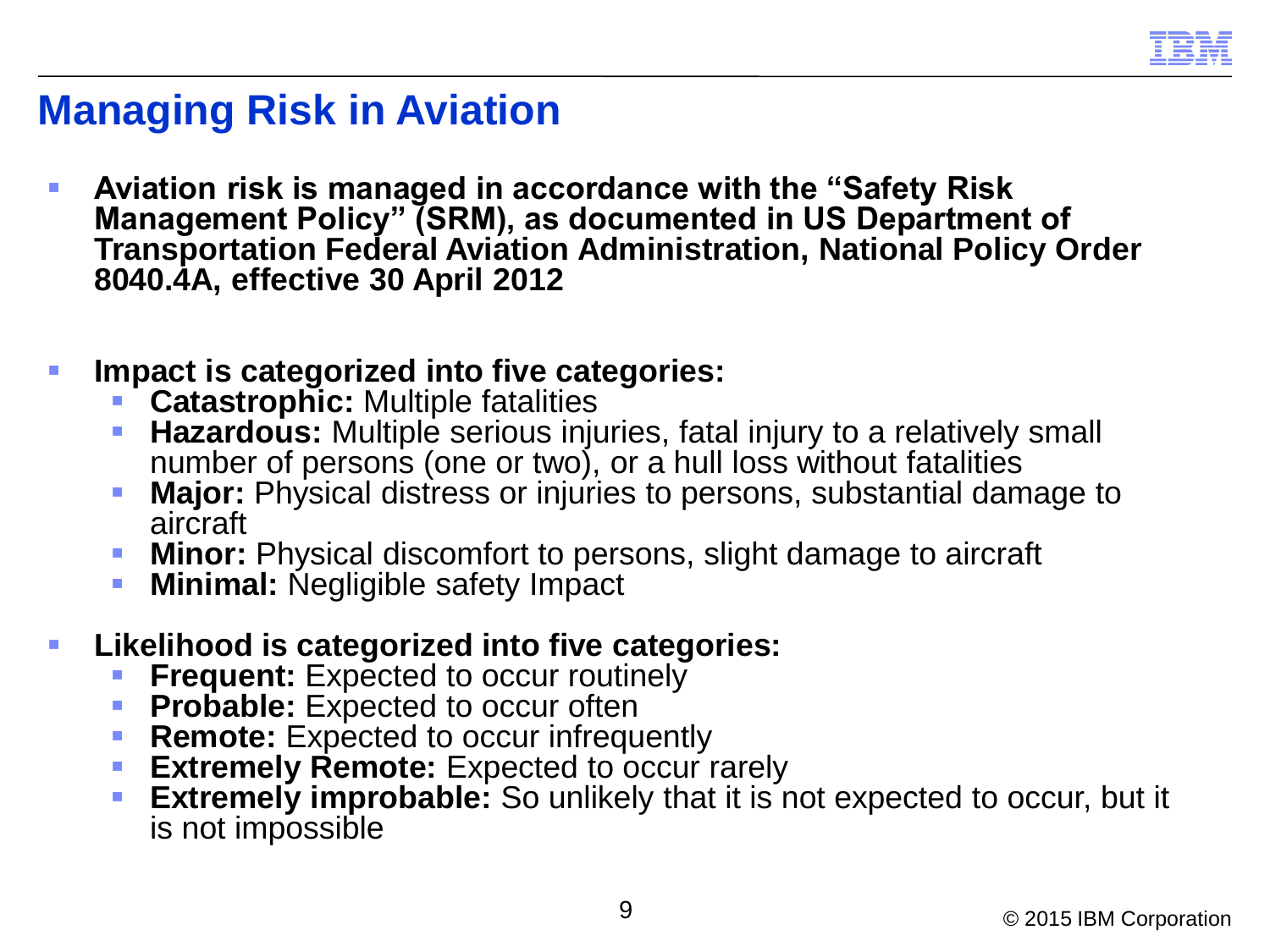

# **Aviation Risk Matrix**

|                                       | <b>Minimal</b><br><b>Impact</b> | <b>Minor</b><br><b>Impact</b>                | <b>Major</b><br><b>Impact</b>             | <b>Hazardous</b><br><b>Impact</b>         | <b>Catastrophic</b><br><b>Impact</b>            |
|---------------------------------------|---------------------------------|----------------------------------------------|-------------------------------------------|-------------------------------------------|-------------------------------------------------|
| <b>Frequent</b>                       | Acceptable                      | <b>Acceptable</b><br>with risk<br>mitigation | <b>Acceptable with</b><br>risk mitigation | <b>Unacceptable</b>                       | Unacceptable                                    |
| <b>Probable</b>                       | Acceptable                      | Acceptable<br>with risk<br>mitigation        | <b>Acceptable with</b><br>risk mitigation | <b>Unacceptable</b>                       | <b>Unacceptable</b>                             |
| <b>Remote</b>                         | Acceptable                      | Acceptable                                   | <b>Acceptable with</b><br>risk mitigation | <b>Unacceptable</b>                       | <b>Unacceptable</b>                             |
| <b>Extreme</b><br><b>Remote</b>       | Acceptable                      | Acceptable                                   | Acceptable                                | <b>Acceptable with</b><br>risk mitigation | Unacceptable                                    |
| <b>Extremely</b><br><b>Improbably</b> | Acceptable                      | Acceptable                                   | Acceptable                                | Acceptable                                | Unacceptable<br>with single point<br>of failure |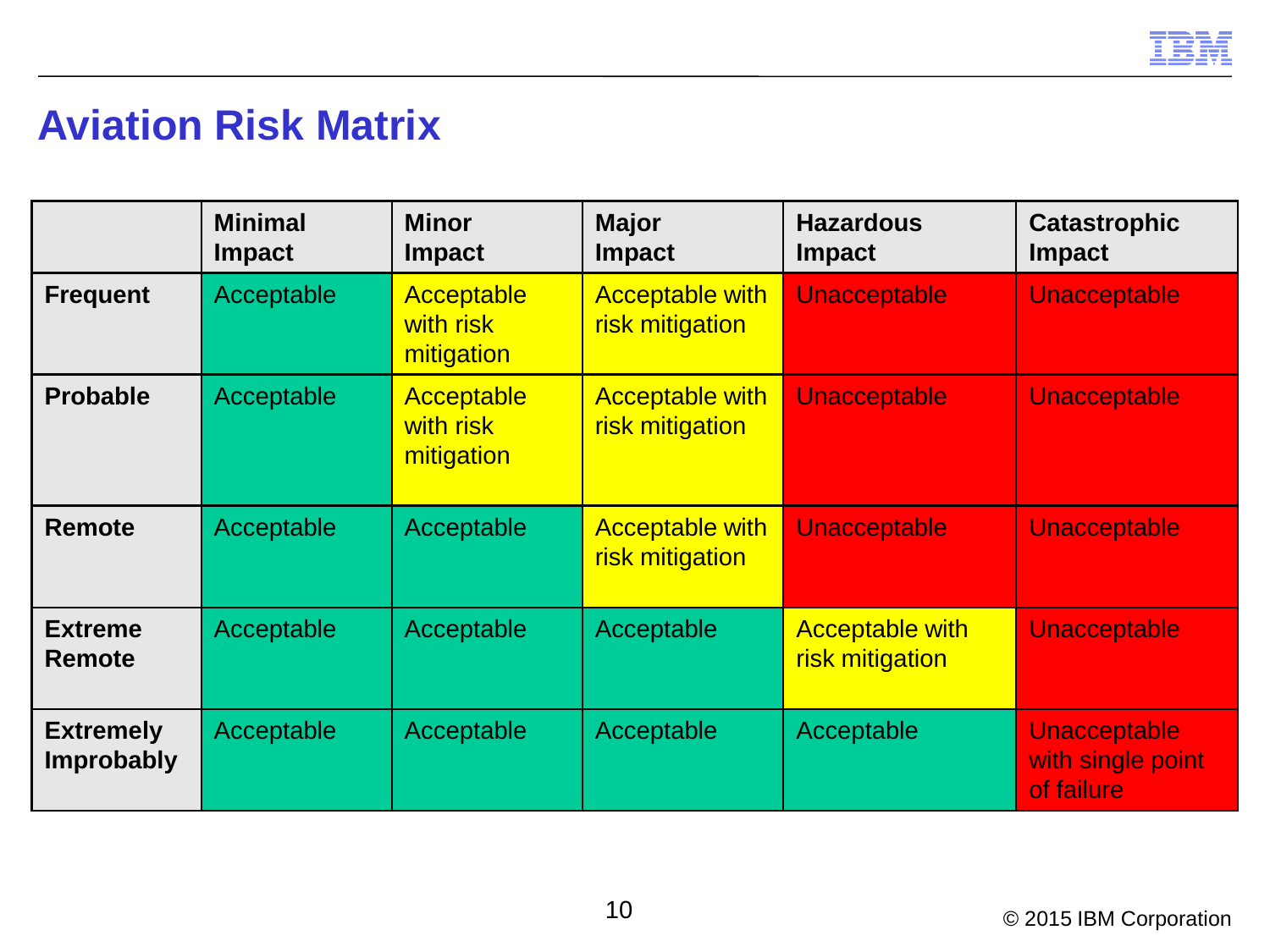

### **Things to Notice on the Aviation Risk Matrix**

- **The impacts and likelihoods are** *pre-defined* **and not subject to negotiation**
	- Interpretation, perhaps, but not negotiation
- **Risk acceptance is a defined part of the process, guided by the pre-defined impacts and likelihoods**
- **"Catastrophic" and "Hazardous" impacts have very little "wiggle room" on risk acceptance**
	- *Even "extremely remote" needs to be addressed!*
- **How can we adapt this approach to information technology?**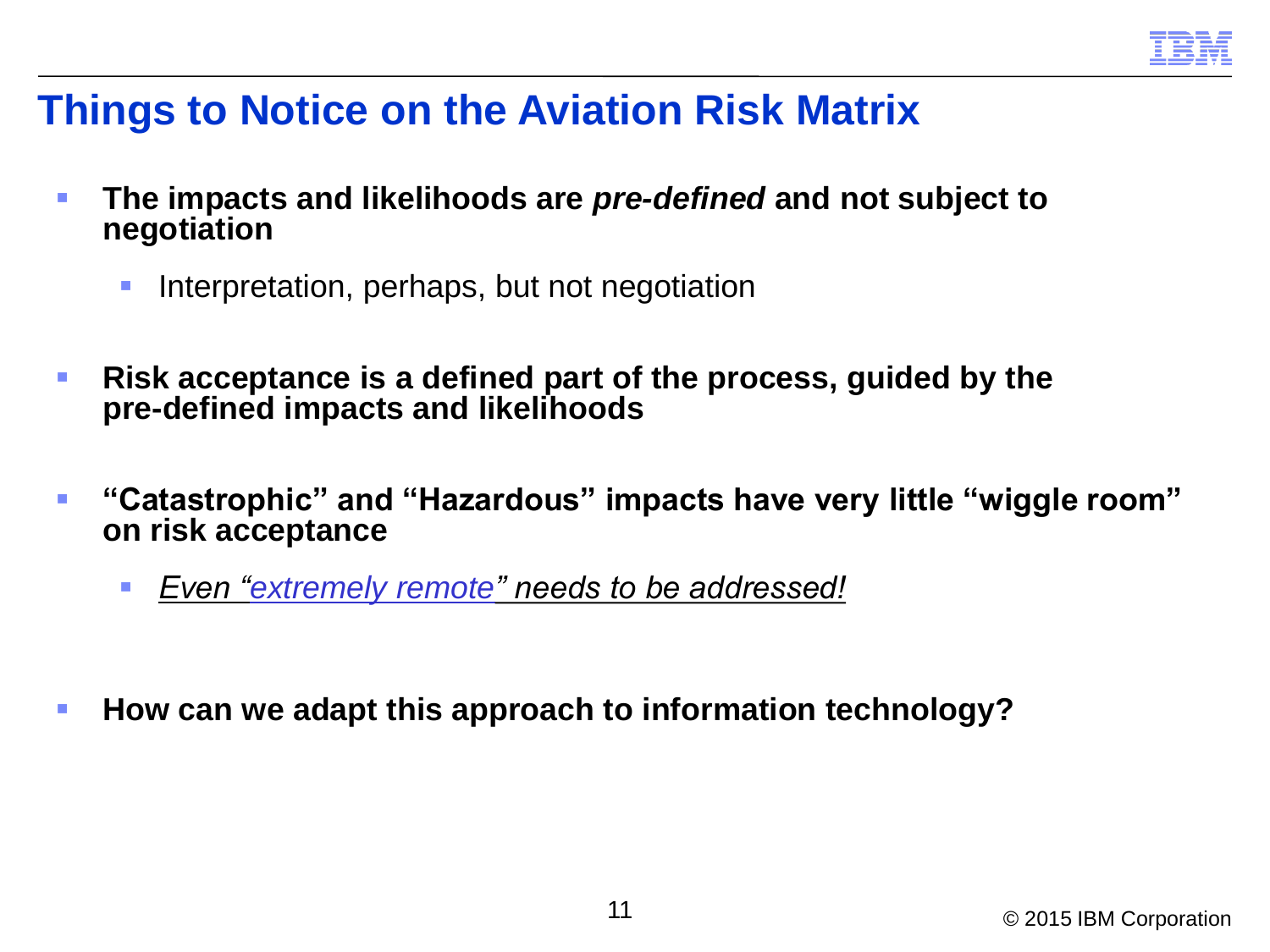

### **How Would we Characterize Impacts from an IT Perspective?**

- **Catastrophic:**
	- Unrecoverable loss of a mission-critical IT system
- **Hazardous:** 
	- Recoverable loss of a single mission-critical application with minimal recovery time
- **Major:**
	- Reduced/impaired service delivery to organizations/customers that prevent organizations and/or customers from achieving required or highly desired outcomes
- **Minor:**
	- Reduced/impaired service delivery to organizations/customers that limit the expected outcomes for organizations and/or customers
- **Minimal**
	- All impacts which don't fit into a category above

### **Let's just focus on** *catastrophic***.**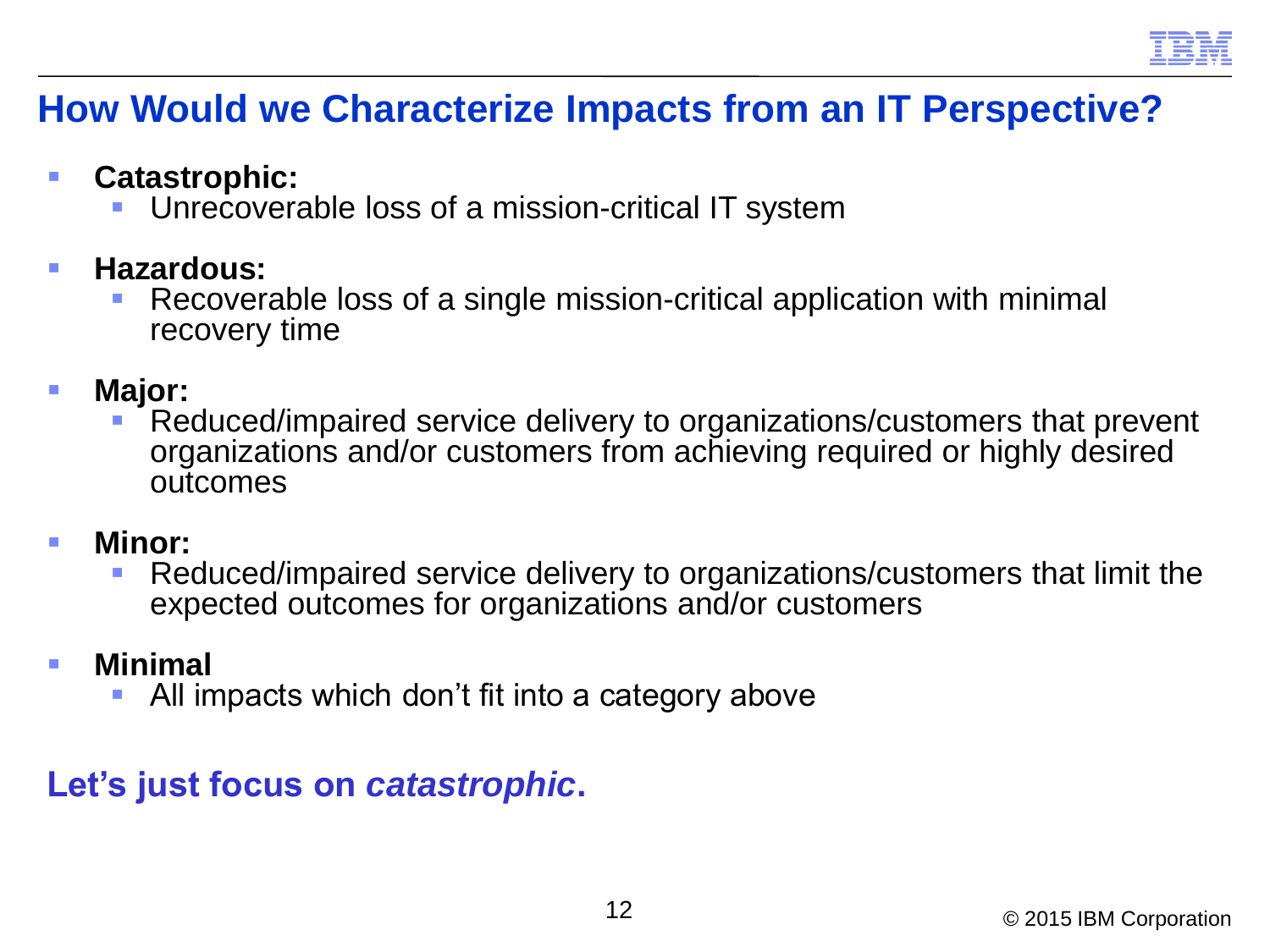

# **What are Examples of Catastrophic Impacts?**

#### **Catastrophic:**

- **Physical destruction of mission-critical IT asset, without possibility of recovery**
- **Logical destruction of mission-critical IT asset by trusted actor (think rogue systems** programmer) without possibility of recovery
- **Logical destruction of mission-critical IT asset by non-trusted actor (think malicious** actor who has found a misconfiguration or vulnerability) without possibility of recovery
- **Logical compromise of a high-value mission-critical IT asset by trusted actor**
- **Logical destruction of a high-value mission-critical IT asset by non-trusted actor**
- **What are the counter measures that are needed to eliminate these risks?**
	- **Effective physical security**
	- Real-time redundancy
	- **Demonstrable disaster recovery**
	- **Proper logical security**
- **… and since these are catastrophic events, the risk matrix approach dictates that any non-"extremely improbably risk" must be addressed!**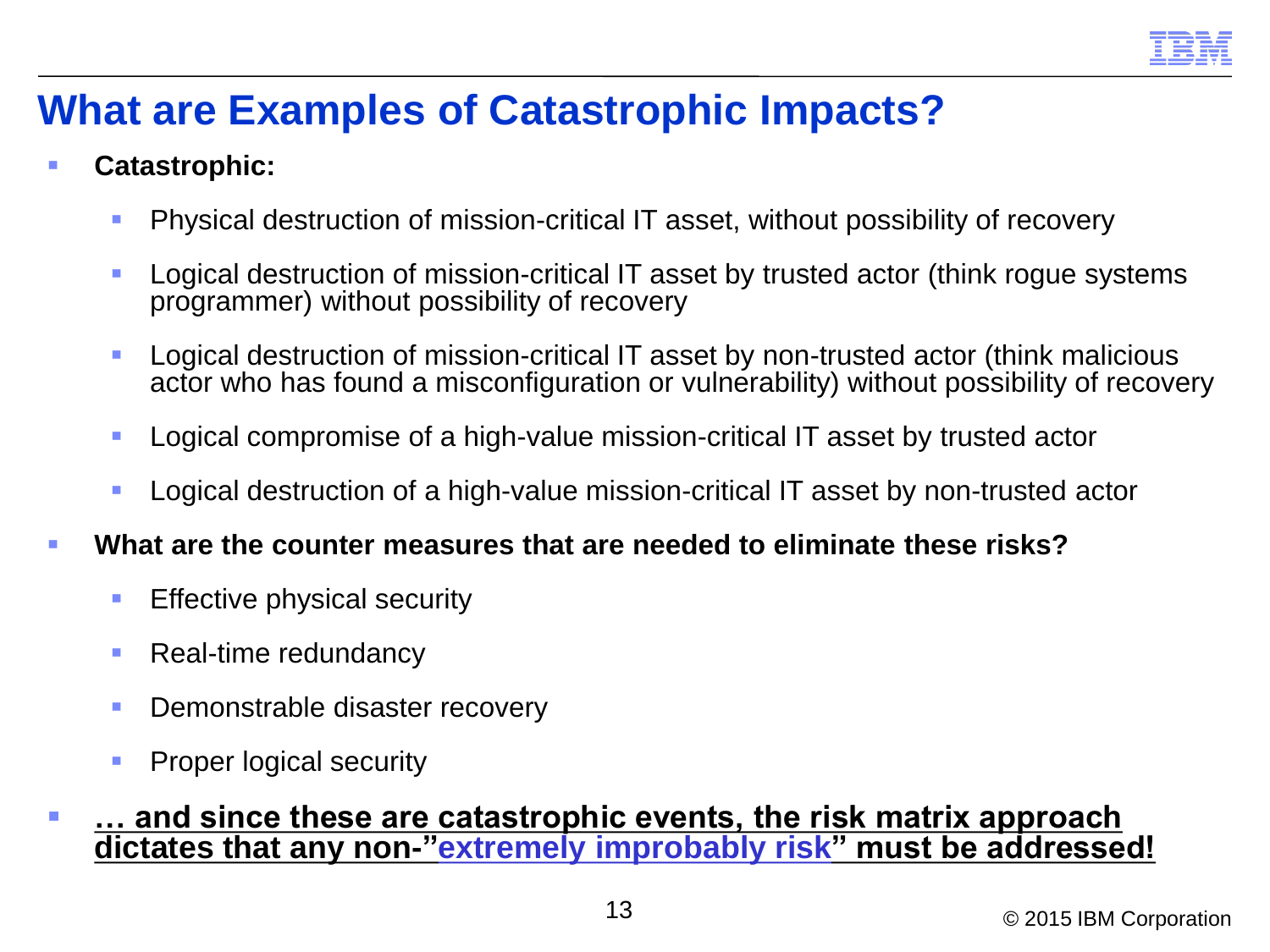

### **What Logical Security Lapses Could Allow a Catastrophic Event?**

**Too many to list!** 

#### **Some examples include:**

- Improper controls on resources which allow extraordinary access, such as System libraries (APF, System REXX, critical CLISTs, production batch jobs)
- **Improper network controls**
- Accidental introduction of malware by end-users (phishing attacks)
- **Think of all the counter-measures for all of these potential attacks.**
- **Since these are needed to eliminate the risk for a catastrophic event,**  *they must be done.*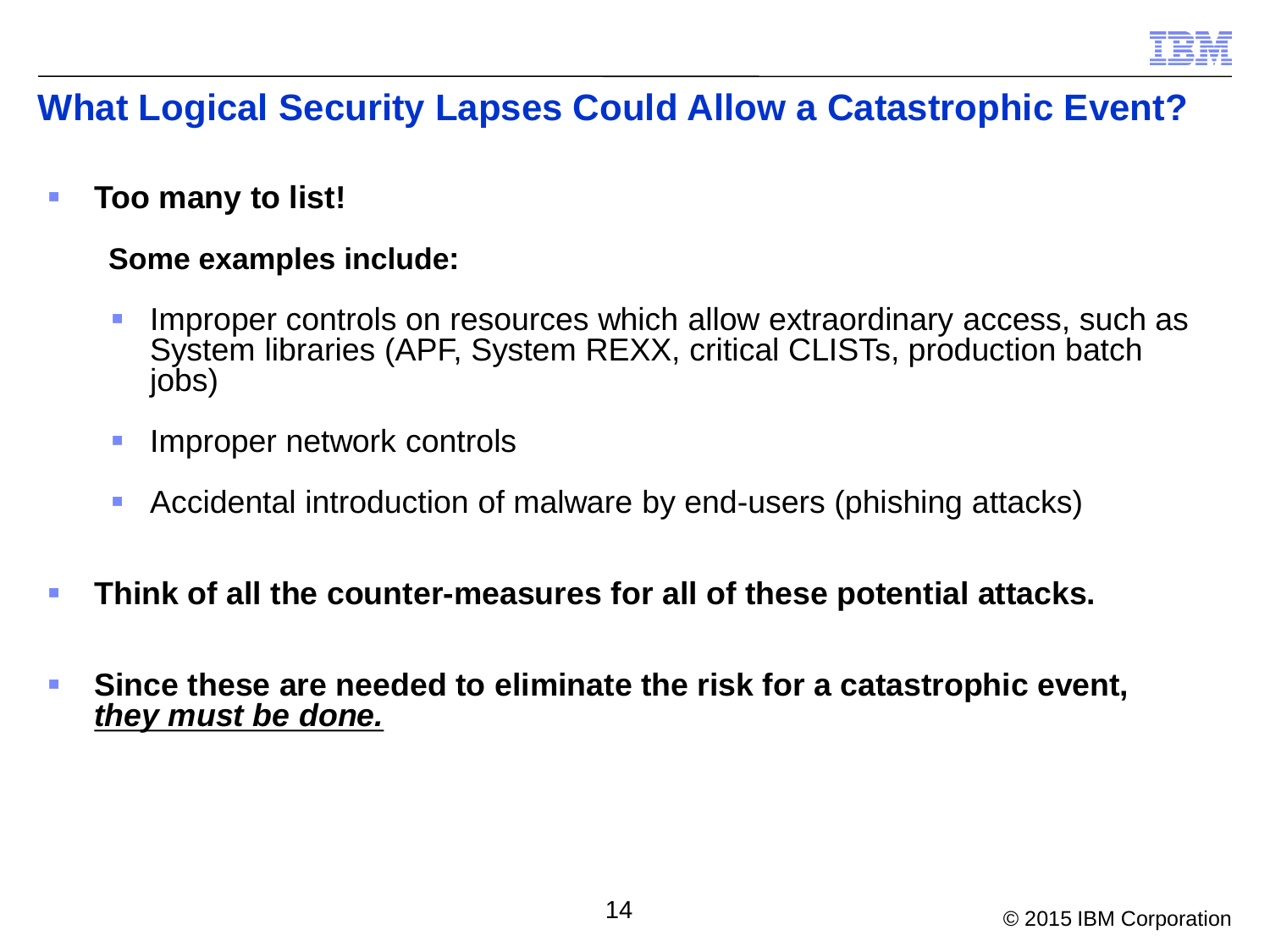

# **Control techniques used in Aviation**

### **Aircraft have only two states: Airworthy or un-Airworthy**

### **An Airworthy aircraft is the result of:**

- **Positive (required) multi-level inspections** of all critical system components by multiple trained (and actively licensed) personnel – annually, daily, before every flight and as dictated by mandatory maintenance inspection schedules for each specific model of equipment
- **100% compliance 100% of the time with all standards** Type Certificates and Airworthiness Directives
- **Absolute version and change control**  all critical components are inspected, updated, maintained and/or replaced in compliance with either time in service, calendar time or operational cycles. There is no such thing as deferred maintenance or unsupported "versions".
- **Absolute hardware redundancy** when ANY single point of failure can be practically eliminated. The service condition of BOTH redundant systems must be operational at all times.
- **100% accountability for all activity involving the equipment**  accurate, complete and timely record keeping of all operations and maintenance must be in place before an aircraft is available for operations

### **Where could our systems be more like an Airworthy aircraft?**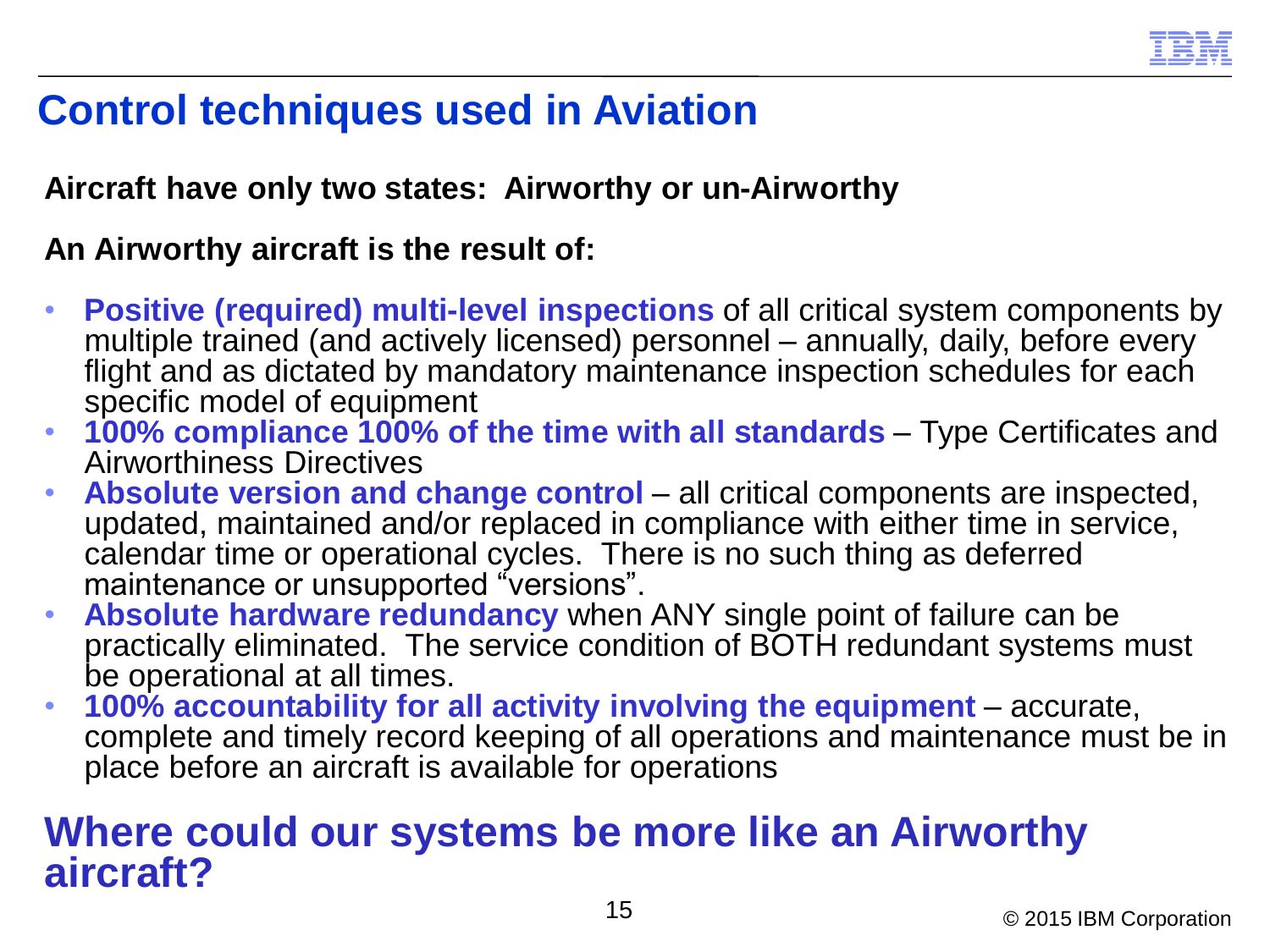

# **Information Systems Control Techniques**

### **Some areas where our systems could be more like an airworthy aircraft:**

- **Positive control of data access**
	- PROTECTALL(FAIL)
	- ERASE(ALL)
	- BATCHALLRACF
	- Backstop profiles on resource classes
	- Proper paranoid resource manager handling of SAF return code 4

#### • **Redundancy**

• Effective use of Sysplex features and application features (such as a properly maintained, duplexed, and backed up RACF DB)

#### • **Integrity of the Operating Environment**

- Operating system implementation that puts a loss of integrity of the operating system in the "Catastrophic" category
- Effective matching of implementation and security policy
	- "The price of security is eternal vigilance**"**
- **Expectation of compliance**
	- Adherence to controls and risk management is monitored and enforced at the executive level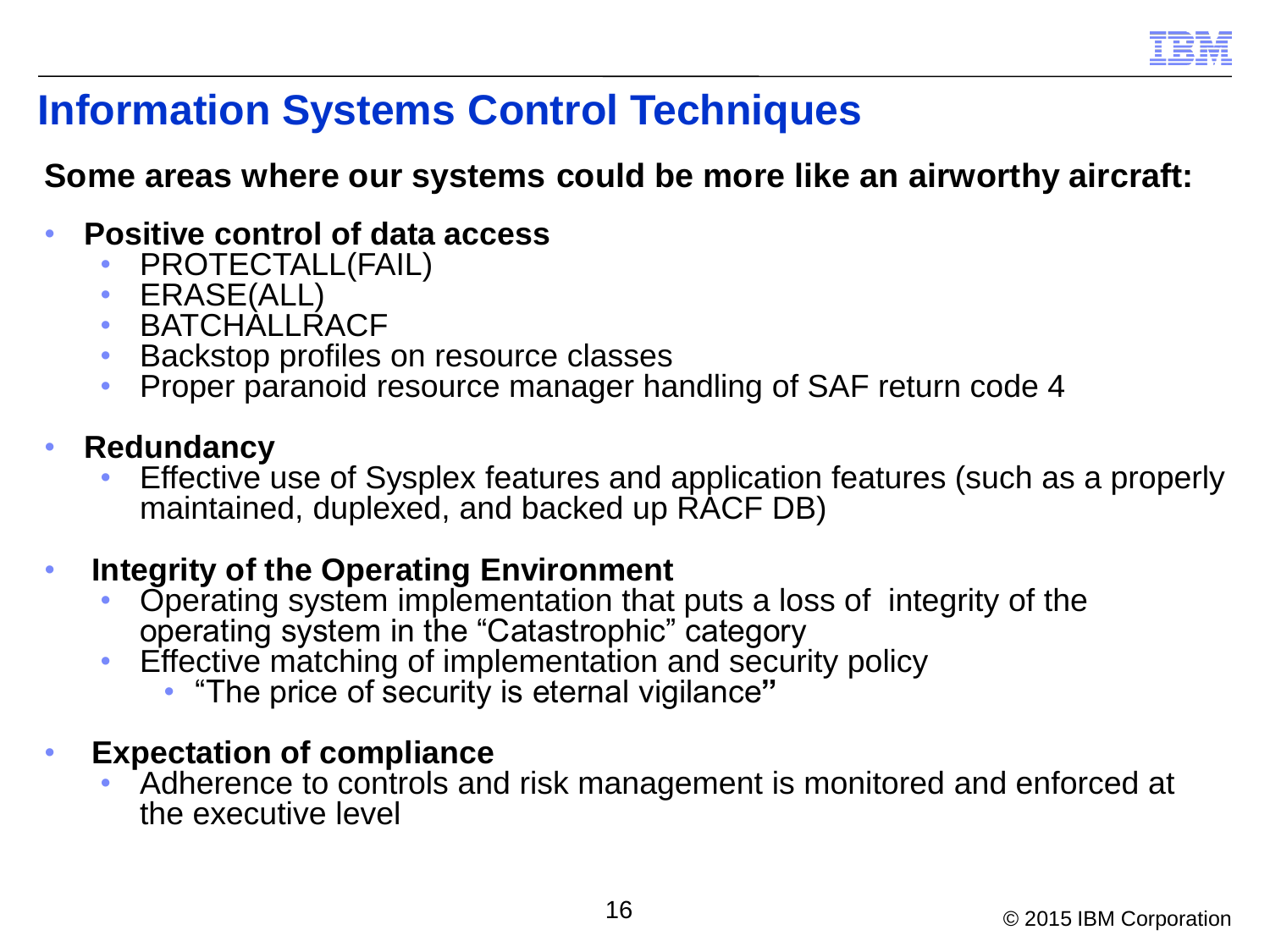

# **Reducing Risk by Learning from the Past**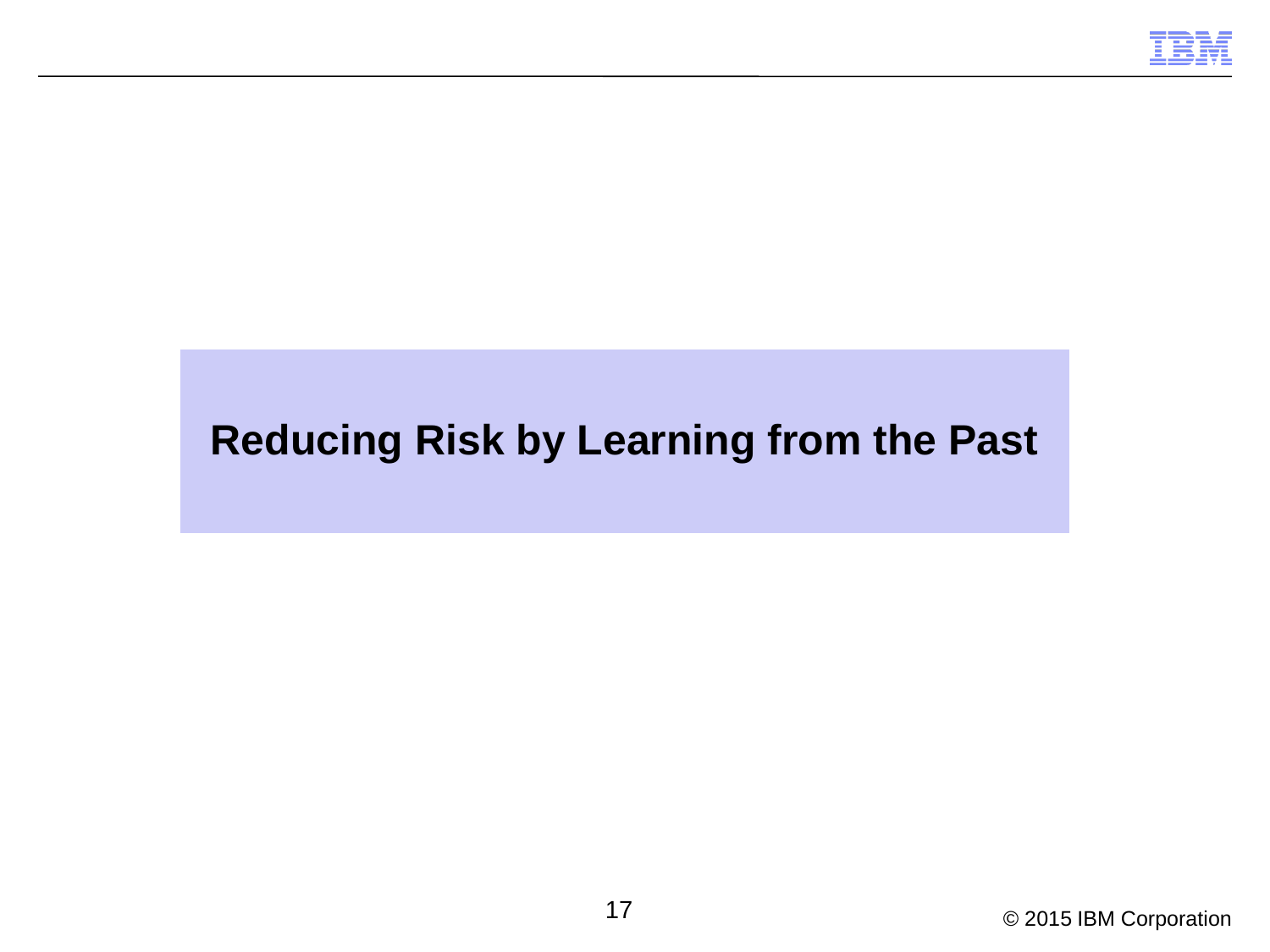

### **Learning from Mistakes Before they have a Big Impact**

### **TWA Flight 514**

- B727 (N54328) inbound to Washington National Airport from Columbus Ohio on 1 December, 1974
- **Diverted to Dulles airport due to high winds and vectored to a non-precision** approach to runway 12 at Dulles.
- While cruising at 7,000 feet the pilots were "cleared for the approach" into Dulles
- The pilots began a descent down to 1,800 feet
- Intense downdrafts caused minor (100-200 altitude deviations)
- The aircraft impacted Mount Weather (summit 1,754 feet) at 1,670 feet, with first impact being 70' tall trees.
- Eighty-five (85) passengers and seven (7) crew perish in the crash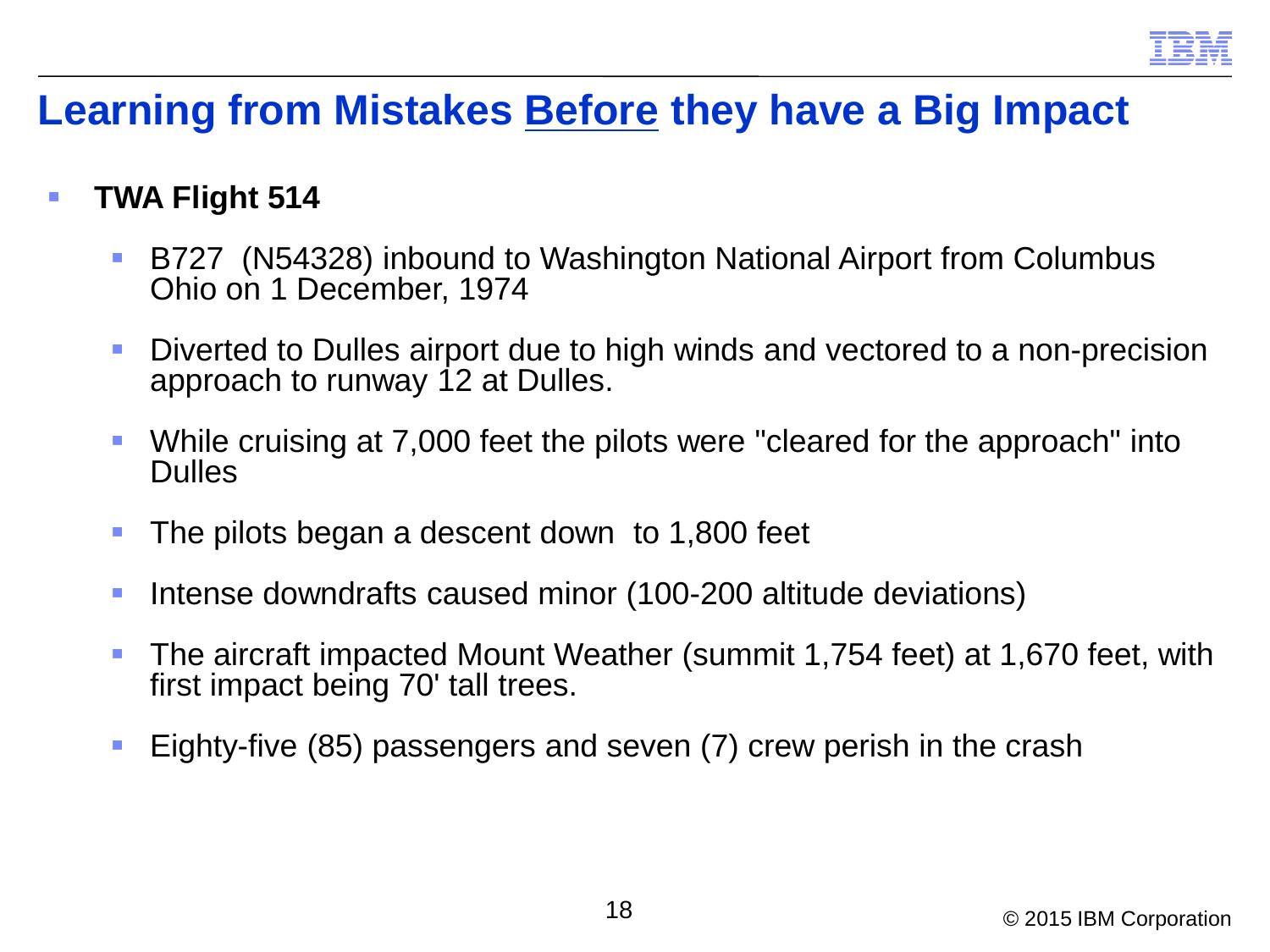

### **Learning from Mistakes Before they have a Big Impact…**

### **Figure 11 Investigation**

- **NTSB report determines that the primary cause is "Misunderstanding of** orders or instructions".
- During the investigation, the NTSB discovers that **a United Airlines flight had made the exact same error six weeks earlier, but had recognized the error and recovered in time**. The investigation reveals that the **misunderstanding of "cleared for the approach" was widespread** and **that pilots were reluctant to report the confusion.**
- **The result of the investigation is the creation of the Aviation Safety** Reporting System (ASRS).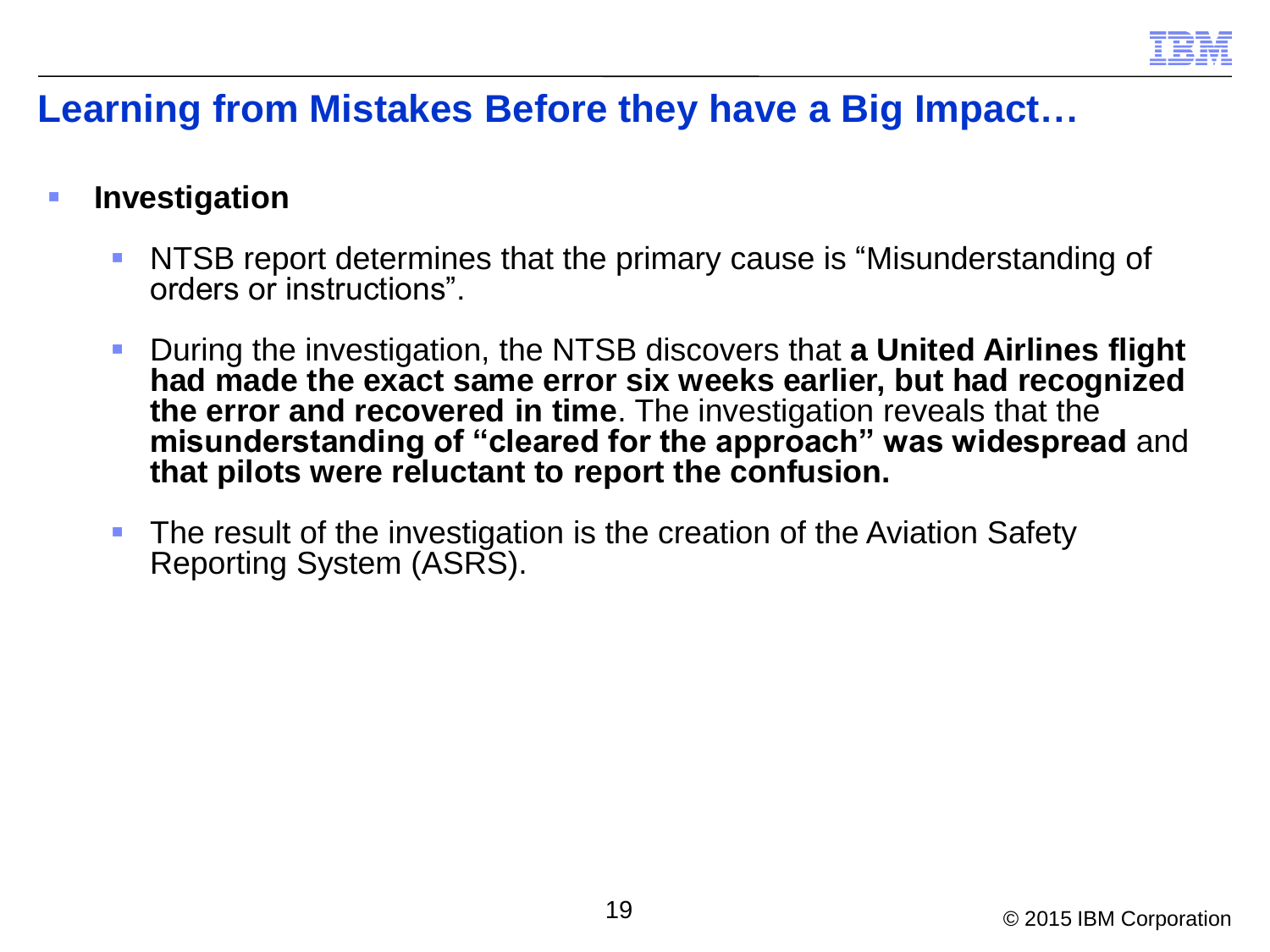

### **Learning from Mistakes Before they have a Big Impact…**

#### **Aviation Safety and Reporting System (ASRS)**

- A voluntary program which allows anyone involved in the aviation industry to report issues that will be investigated by an independent agency, the National Aviation and Space Administration (NASA).
- **Reports are anonymized when brought into the ASRS system to preserve the** confidentiality of the reporter.
- **Reporters have an incentive to report issues:** 
	- If the FAA independently detects an issue and takes an action, if the person under investigation is "guilty", and if the person had reported the issue to the ASRS, the penalty will be waived. Key provisions:
		- No limit on the number of reports,
		- Can be used to waive a penalty once per five years, and
		- Cannot be claimed if the action was illegal or willful (loses anonymity as well).
- **NASA analyzes trends and makes recommendations. Many of these have been adopted by the FAA.**
- Publishes monthly two-page report called "*Callback*".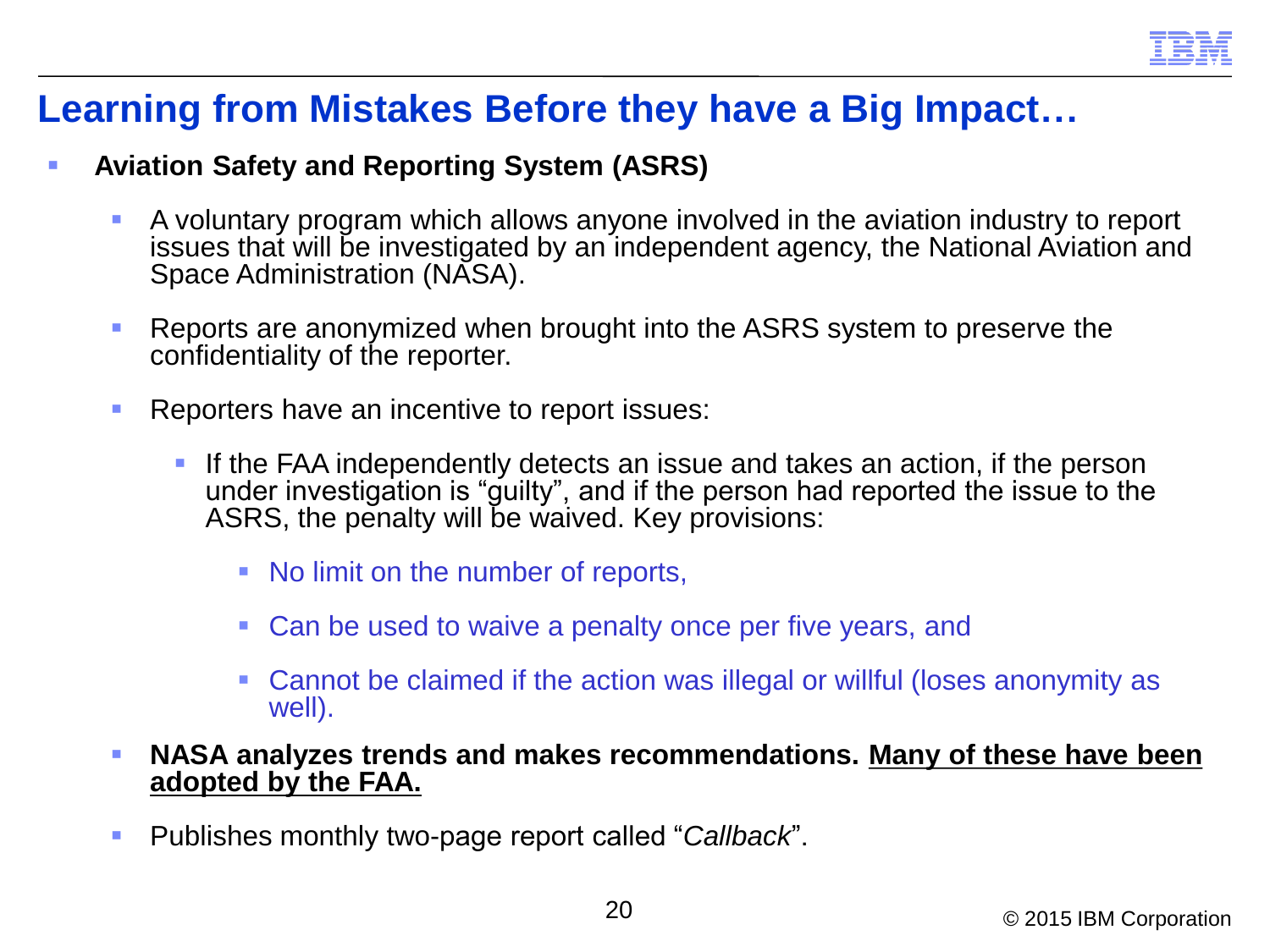

### **Learning from Mistakes Before they have a Big Impact…**

#### **Aviation Safety and Reporting System Intake in November, 2015**

- Air carrier/Air taxi pilots: 4,591<br>General aviation pilots: 1,047 General aviation pilots: 1,047<br>Flight attendants: 507 Flight attendants: 507<br>Controllers: 434 Controllers: 434<br>Military/Other: 432 Military/Other: 232 232<br>• Dispatchers: 206 Dispatchers: 206
- Mechanics:<br>Total:

7,208



**Lockheed C-140 Jet Star**

**Question:** *Why can't we have an ASRS-like process in our environments?*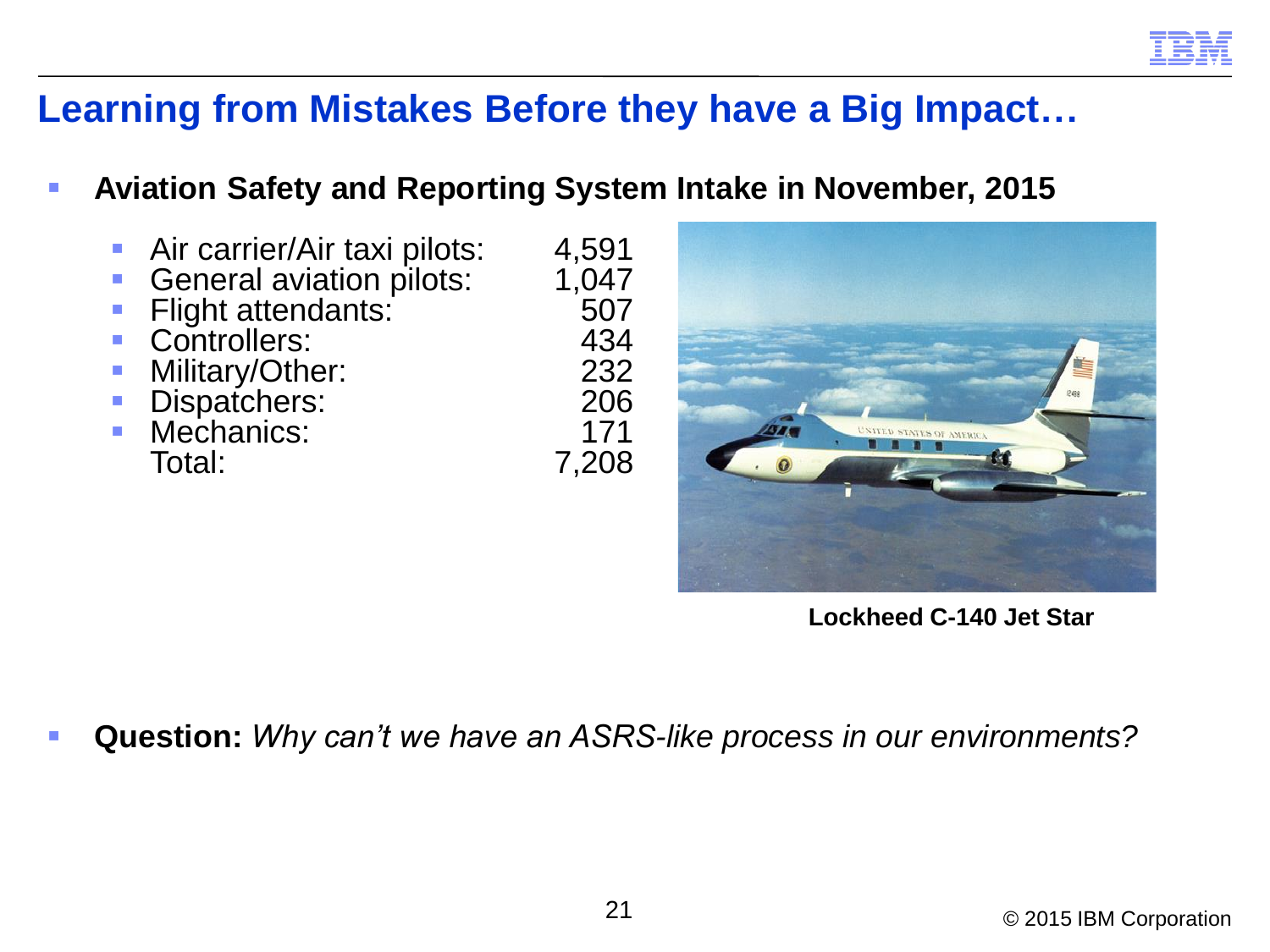

## **Learning from Mistakes After they have a Big Impact**

### **United Airlines 232**

- B727 (N54328) inbound to Chicago O'Hare from Denver Stapleton on 19 July 1989 with 296 onboard
- 57 minutes into the flight, the fan disk of its tail-mounted GE CF6-6 engine disintegrated. The shrapnel from the disintegration punctured all three hydraulic lines, rendering the ailerons, elevator, and rudder inoperative.
- **The crippled airliner landed at Sioux City, Iowa** 
	- … with 185 surviving the ensuing crash

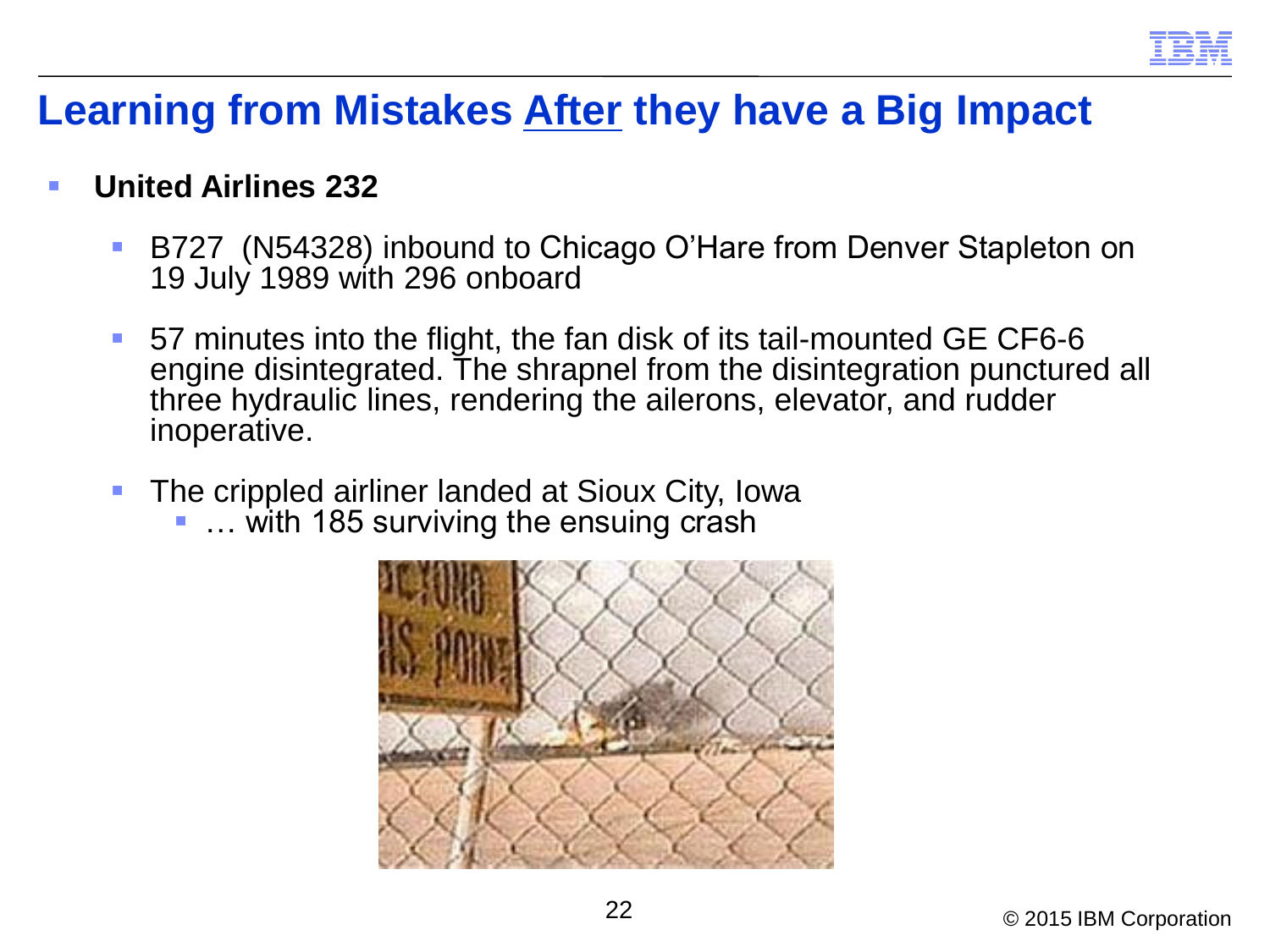

# **Learning from Mistakes After they have a Big Impact…**

#### **Why Were there So Many Survivors?**

- UAL 232 pilot-in-command Captain Al Haynes attributes the high survival rate to:
	- **Cooperation and communication**
		- The crew was trained on Crew Resource Management (CRM) techniques encouraged all members of the flight crew to share information and expertise
	- **Preparation** 
		- Just the day earlier, Sioux City had performed a drill that was very similar to the actual crash
	- **Luck**
		- The flight was during daylight and the weather was good
		- The accident occurred at a shift change
		- Simulations of the accident with over 50 equivalently-trained crews resulted in no better outcome

#### **What was learned?**

- **CRM** works!
- Aviation instrumentation was upgraded to allow flight management systems to successfully complete a landing under similar conditions.